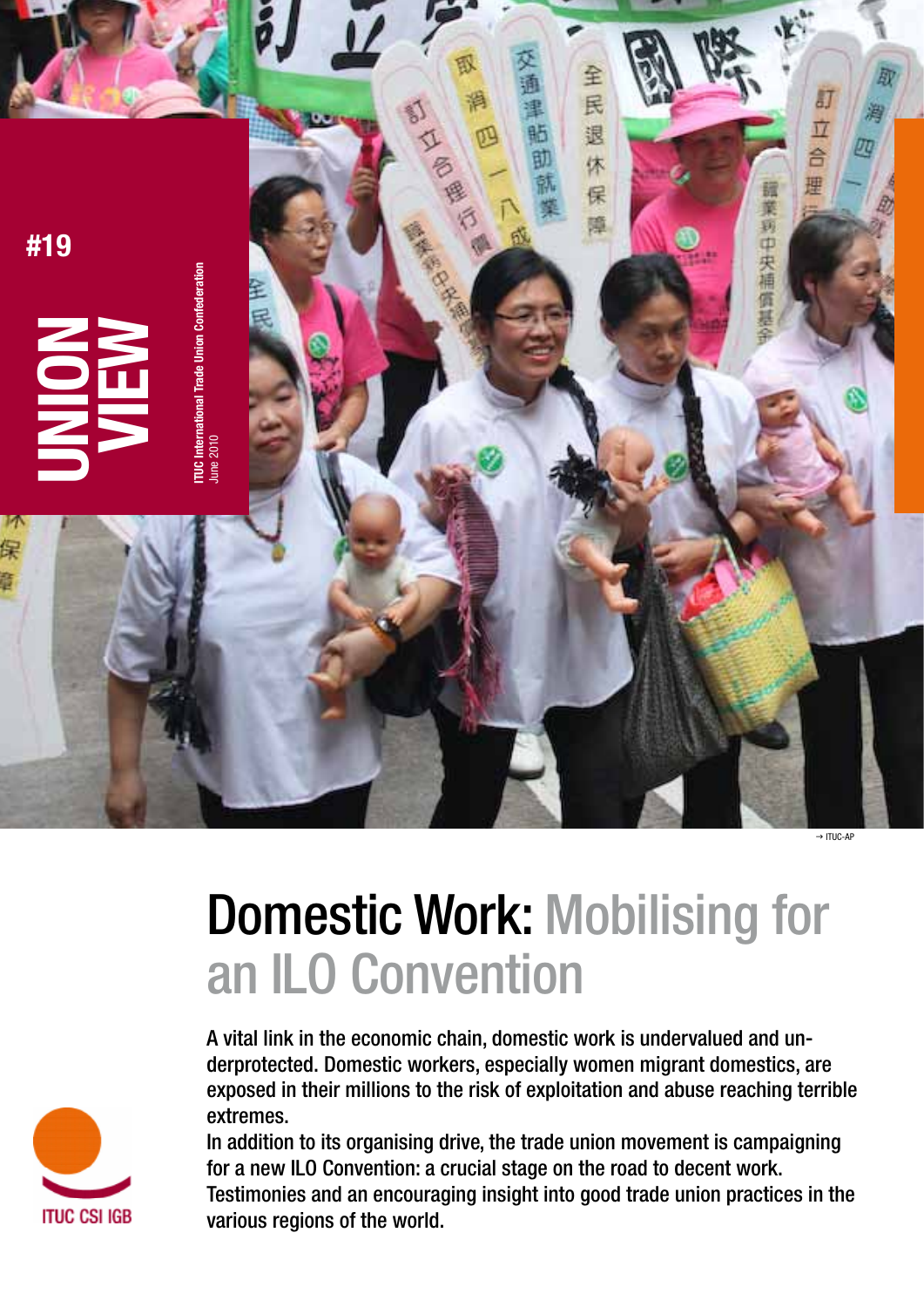

June 2010 • 2

une 2010 • 2

"Invisible" work prey to many forms of economic exploitation as well as physical and psychological abuse.



 $\rightarrow$  Jacky Delorme

In the absence of an international standard regulating domestic work, there is still no universally accepted definition n the absence of an international standard regulating doof domestic work, and the national laws covering it present it in many different ways.

Because they work in their employers' homes, scattered and hidden from view, because for many their work is "undeclared", and they appear nowhere in the employment statistics, because in many countries the national legislation does not even consider them as fully-fledged workers, it is very difficult to put a figure on the number of domestic workers around the world. The estimates speak of tens of millions of workers, most of whom are women. It is a figure that is on the increase, as a result of major socio-economic trends fuelling the overall demand for domestic service: ageing populations that increasingly need help to care for the elderly, more working women, requiring more childcare, combined with dwindling family support and an increase in single parent families accentuating the phenomenon, etc. In addition, *"the privatisation of public services has led to increased demand for domestic workers and home care workers all over the world"*, adds Barbro Budin, IUF Equality Officer.

Despite the essential role they fulfil in our societies, domestic workers are nonetheless subjected to many abuses. Physical and psychological violence is very common, and can go as far as the killing of migrant domestic workers. Economic exploitation is manifested in the form of poverty wages, excessive working hours and workloads, insufficient holidays, if any, and indecent living conditions in the employer's home.

*"I work every day from 8am to 6pm, except Sundays, for 150 rupees a day (1.30 dollars). I have no medical cover or paid leave. One of the main problems is the constant increase in the workload, especially for those who lodge with their employer, who often asks for more and more without an increase in pay,"* explains Nadeeka Bandara, president of the domestic workers' association in Kandy (Sri Lanka) (1). *"There are many abuses in terms of extremely long working hours and non-respect for statutory days' leave. Some employers only allow their domestic to sleep for three hours a night!"* denounces Sartiwen Binti Sanbardi (IMWU-Hong Kong) (2).

The economic crisis affecting many countries has only reinforced the downward pressure on working conditions, in the absence of other job opportunities. *"If the boss says you are only entitled to one day off every two weeks, you have no other choice but to accept, because there are no other jobs to go to, and there is no law stipulating the contrary,"*  confirms Marcelina Bautista (CONLACTRAHO-Mexico).

### Deprived of social protection

Often not declared by their employers, domestic workers remain excluded from the cover provided by the national social legislation. In Mexico, for example, the associations defending domestic workers have been campaigning for over 12 years for a legal framework, to no avail. Where they are covered by a legal framework, if only partial, employers do not usually apply the provisions laid down. *"Some laws lay down provisions such as the length of the working day,* 

Domestic workers in the informal economy represent between 5% and 9% of the working population in many developing countries. There are about 5 million in Brazil, and another 2 million in the Indian capital of New Delhi alone. In the industrialised countries, they account for about 2.5% of the working population.

Luc Demaret (ACTRAV)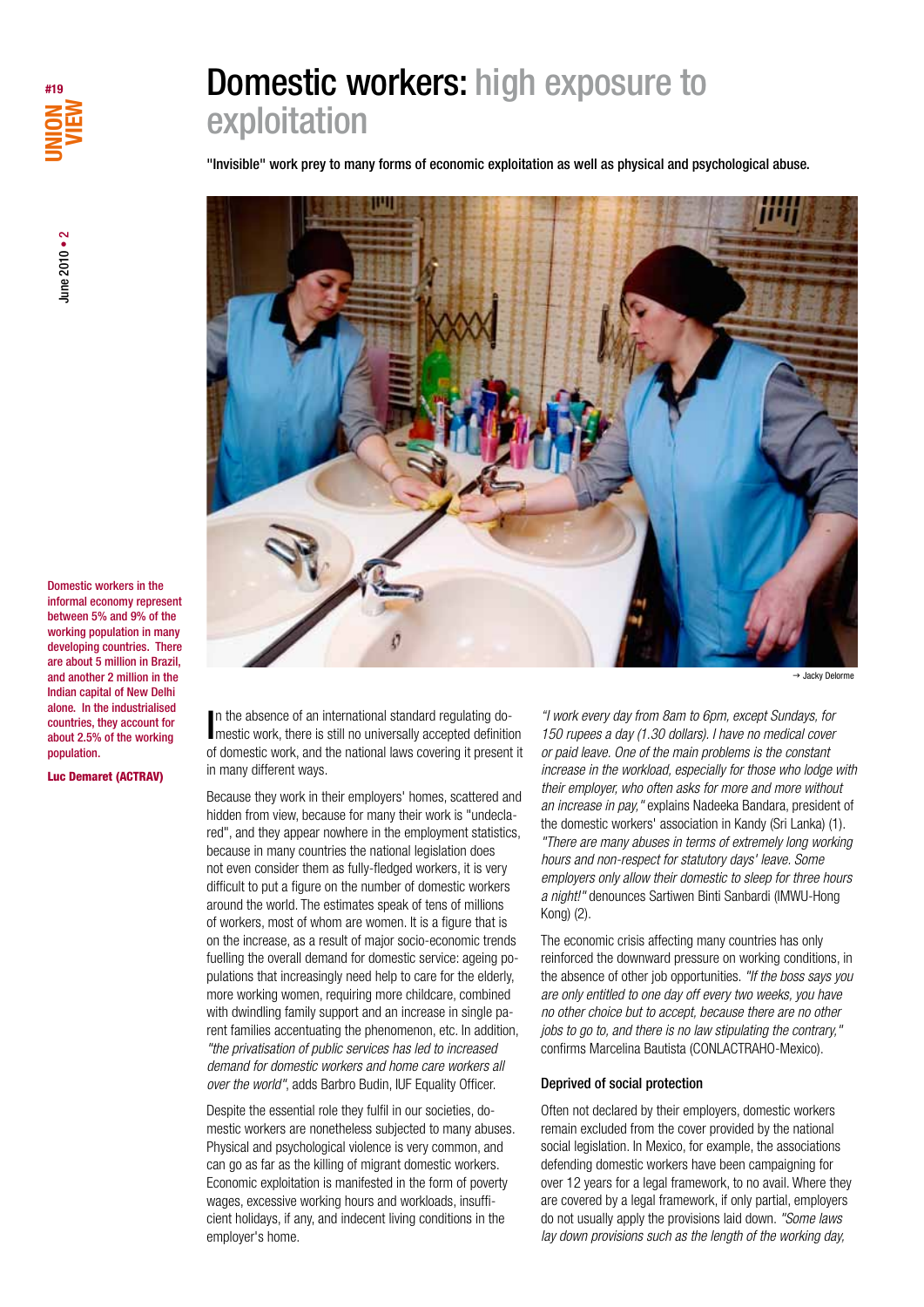Even in the Scandinavian countries, where it is generally held that domestic work "shouldn't exist", because everyone should do their share of the work rather than delegate it to someone else, there has been an increase in the phenomenon, which has developed outside the legislative framework. In Denmark, for example, they exploit the "au pair" system as a means of providing domestic services.

Luc Demaret (ACTRAV)

*but they are not applied. Brazil, for example, is one of the countries that has adopted legislation on domestic work, but employers pay no attention to it and the authorities do nothing to ensure it is respected,"* explains Marcelina Bautista (CONLACTRAHO-Mexico).

The absence of social protection in case of an accident, illness or retirement is another major problem. Yet it is a very physical job, exposed to many hazards. In Senegal, for example, only 2% of domestic workers are declared and covered by social security.

### Labour inspection deficit

Work in the employer's home is incompatible with any hopes of actually applying labour inspections, owing to privacy rights. In many countries, moreover, domestic workers are prohibited from joining trade unions.

*"One of the basic problems is the isolation and vulnerability of domestic workers. As they are working and sometimes living in individual, private households, they are extremely dependant on the good or bad will of the employer and exposed to violence and sexual exploitation. If they have an employment contract at all, it is usually dictated by the employer, who has no reason to fear a surprise visit from labour inspectors. In many countries, domestic workers are not covered by the labour legislation, which of course undermines their status and rights as workers, including the right to freedom of association and collective bargaining."* Barbro Budin, IUF Equality Officer, thus resumes the vulnerability that leaves domestic workers all the more exposed to the risk of extreme exploitation.

#### N.D.

1) See Union View: Sri Lanka: Trade unions hard at work: http://www.ituc-csi.org/sri-lankatrade-unions-hard-at.html (2) See the full interview of Sartiwen Binti Sanbard at: http://www.ituc-csi.org/spotlight-onsartiwen-binti.html

# ITUC annual survey identifies

# abuses

On 26 October 2009, Mautik Hani, an Indonesia domestic worker, died as a result of the extreme violence inflicted on her by her Malaysian employer. This and many other cases are disclosed in the ITUC annual survey, which, year after year, denounces the trade union and workers' rights



violations around the world. It reports on the serious abuses perpetrated against migrant domestic workers, particularly in the Middle East region, where migrant domestic employees very often suffer physical and sexual abuse. Pushed to the limit, some are driven to suicide, such as in Kuwait, where 13 cases of suicide or attempted suicide among Indonesian domestic workers were reported during the month of November alone. The survey highlights the plight of children working in domestic service, such as in Haiti. It also underlines the legal obstacles preventing migrant domestic workers from organising.

The 2010 survey, which covers 140 countries across the five continents and exposes the trade union rights violations perpetrated between 1 January and 31 December 2009, will be available on the ITUC website as of 9 June 2010: www.ituc-csi.org

# Middle East - Asia: inadequate partial reforms

Human Rights Watch presents a damning report.

**M** any Middle Eastern and Asian countries receive are in large numbers: there are estimated to be 196 000 in Singapore, 200 000 in Lebanon, 660 000 in Kuwait and as many as 1.5 million in Saudi Arabia. Migrant domestic work is a major source of employment for women from Indonesia, Sri Lanka, Philippines, Nepal, India and Ethiopia. The remittances of migrant workers, moreover, represent a substantial share of the billions of dollars in funds sent to these countries every year.

*"The reforms undertaken by Middle Eastern and Asian governments fall far short of the minimum protections needed to tackle abuses against migrant domestic workers,"* says Human Rights Watch in a report (1) released ahead of 1 May, International Workers' Day. *"Despite recent improvements, millions of Asian and African women workers remain at high risk of exploitation and violence, with little hope of redress,"* adds Human Rights Watch.

The report examines the following countries: Lebanon, Jordan, Saudi Arabia, the United Arab Emirates, Bahrain, Singapore and Malaysia. *"Several governments have made concrete improvements for migrant domestic workers in the past five years, but in general, reforms have been slow, incremental, and hard-fought,"* explains Nisha Varia, women's rights researcher at Human Rights Watch. *"Jordan deserves credit for including domestic work in their labour law, but enforcement remains a big concern. Singapore has prosecuted physical abuse against domestic workers vigorously, but fails to guarantee them even one day off a week."*

*"Reforms often encounter stiff resistance both from employers used to having a domestic worker on call around the clock and labour brokers profiting handsomely off a poorly regulated system,"* says Nisha Varia.

The governments of Lebanon, the United Arab Emirates, Kuwait, Bahrain, Saudi Arabia and Malaysia have all publicly announced plans to amend existing labour laws or draft new legislation on domestic work. Despite years of proposals

a a a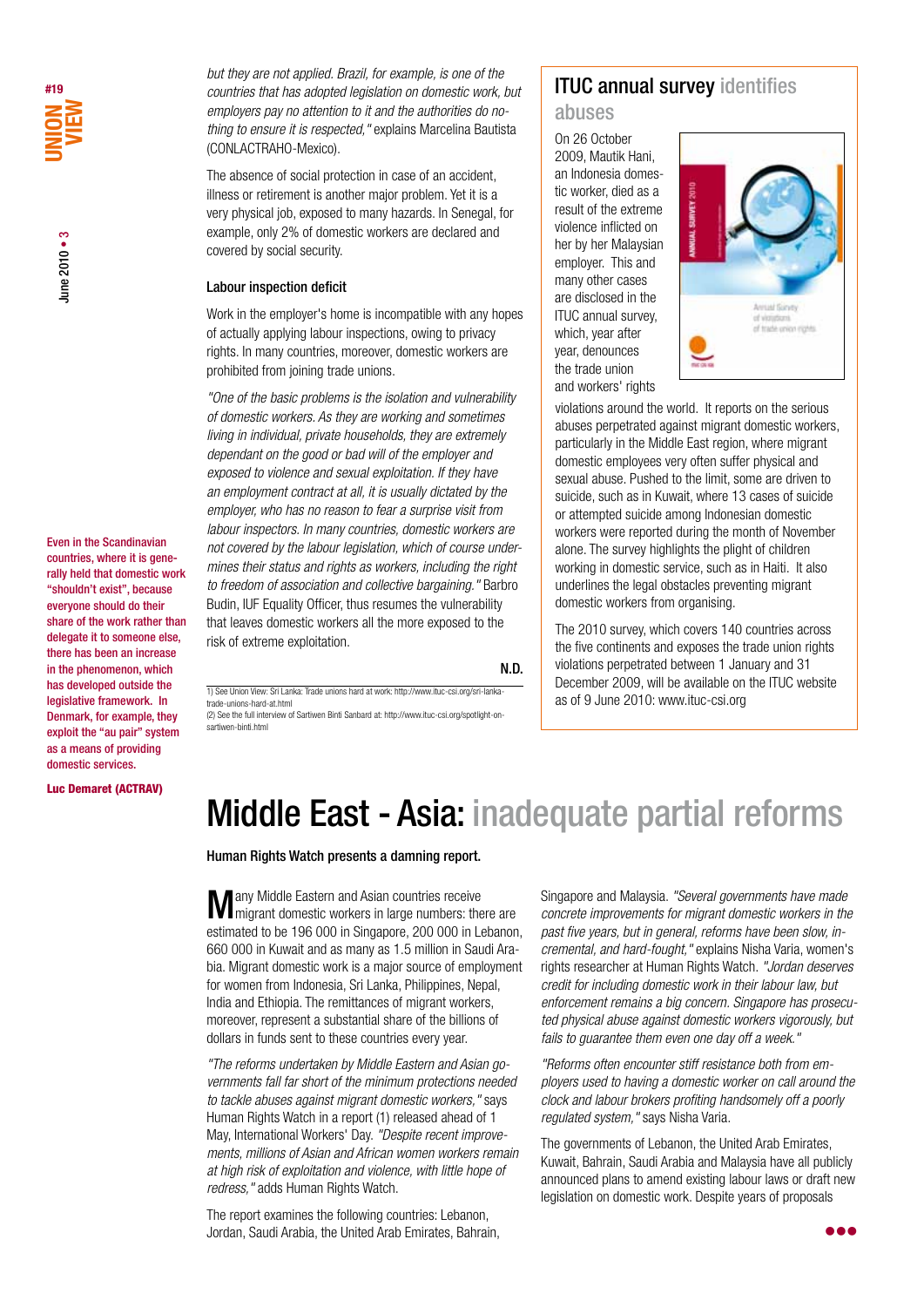however, none have yet adopted such reforms. Saudi Arabia's Consultative Council (Shura) approved an annex on domestic work to the labour law, but the government has not yet approved it. In Singapore, the Labour Ministry has repeatedly rejected calls to extend labour law protection to domestic workers.

Immigration reforms have proceeded even more slowly than labour reforms, denounces HRW. In the countries surveyed, domestic workers migrate on fixed-term visas, under which their employers act as their immigration sponsors. This system heightens the risk of abuse by giving inordinate power to employers, who can have domestic workers sent home at will or prevent them from being hired by a new employer.

The mechanisms for filing complaints are often inaccessible to domestic workers, trapped in private homes and unable to speak the local language. When cases are brought to the authorities' attention, legal proceedings often drag on for years; meanwhile the victims generally have to wait in overcrowded shelters, unable to work. Given the lengthy waits and uncertain outcomes, many domestic workers withdraw their complaints or negotiate financial settlements so they can return home quickly. In other cases, domestic workers bringing charges against their employers find themselves having to defend themselves against counter allegations of theft, witchcraft or adultery.

(1) "Slow Reform: Protection of Migrant Domestic Workers in Asia and the Middle East", report available at www.hrw.org



→ UNIFEM - Abou Mahjoob

# Migrant domestic workers: doubly vulnerable

Being a migrant all too often implies specific additional abuses for domestic workers, who risk falling prey to trafficking and forced labour.

omestic work is at the core of migratory flows. The economic stakes are huge: the sums of money sent home by migrant domestic workers allow millions of families in their countries of origin to survive. It also serves, in some instances, as a springboard for migrant workers, who can return home with the money saved from working abroad and pay for their studies or invest in a small business. In the destination country, domestic workers are an essential pillar of the economy and society.

*"The use, by rich countries, of domestic workers from poor countries raises numerous issues. The contribution these workers make to the host countries' economic development is something that is often overlooked. 'Outsourcing' domestic tasks to migrant workers who accept very low wages allows families in rich countries to increase the income they derive from productive activities. But the gains acquired in* 

*this way are rarely shared in a fair and equitable manner. Domestic work remains underpaid and undervalued, and using workers from poor countries only serves to reinforce this postulate,"* explains Claire Courteille, head of the ITUC Equality Department.

The confiscation of their identity papers, work or resident permits, discrimination based on national origin, confinement to the employer's home, abandonment, changes to the employment contract on reaching the destination country and other abusive practices at the hands of recruitment agencies... The list of abuses migrant domestic workers suffer is long, adding to the difficulties linked to being uprooted and living in isolation. The media occasionally echoes these dramas but, for the most part, migrant domestic workers suffer in silence; some at the expense of their lives.

In August 2009, the Filipino government organised the repatriation from Saudi Arabia of 44 Filipino women that had been living in a shelter for months. They were part of a group of 127 Filipino women, mostly domestic workers, who had fled their workplaces, complaining of mistreatment, long working hours, insufficient food, and non payment of wages. (HRW)

# **UNION VIEW #19**

une 2010 • 4 June 2010 • 4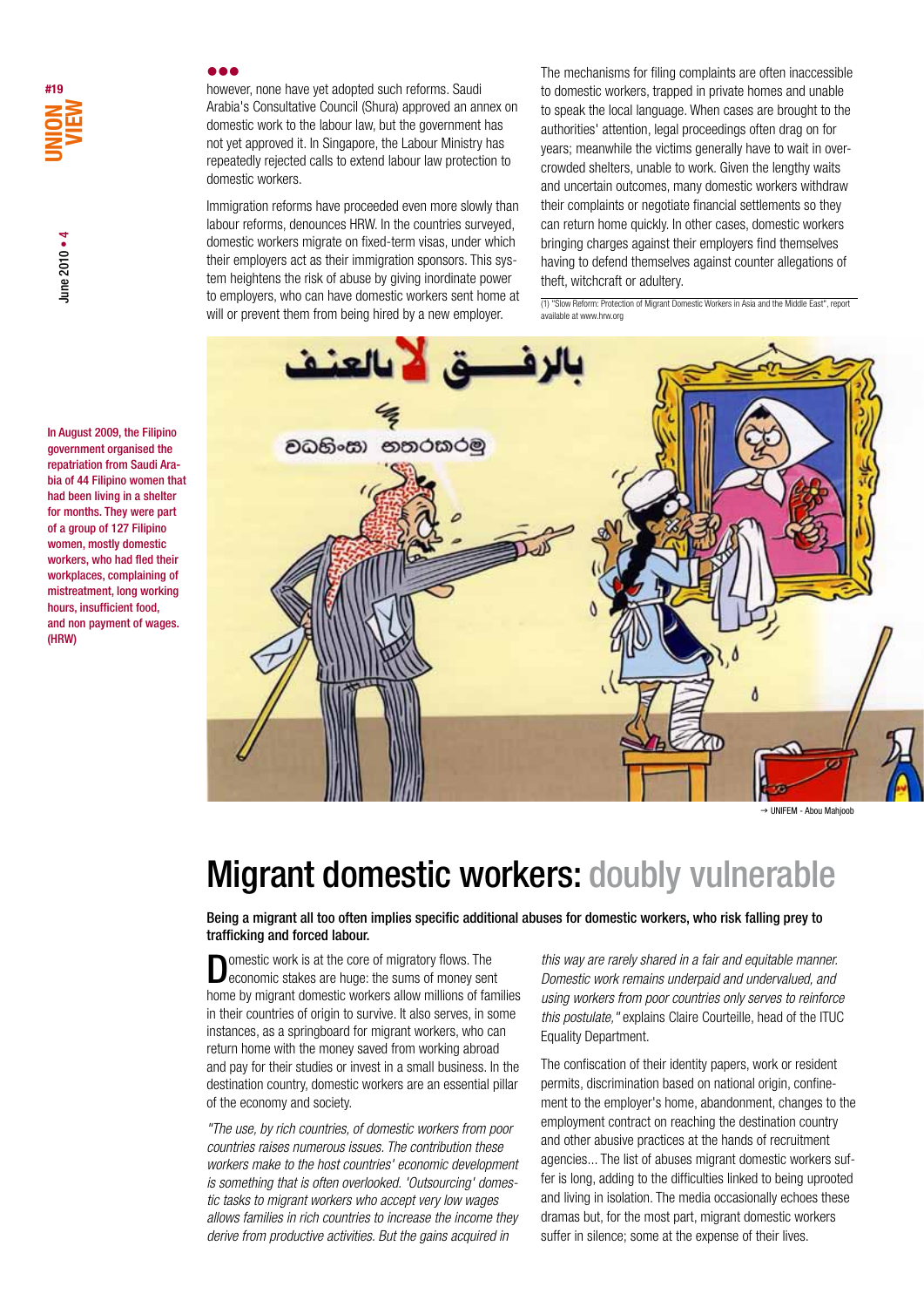### Recruitment agencies

Often an indispensable link between workers in the country of origin and employers in the destination country, recruitment and placement agencies are often condemned for their dishonest or even mafia-like practices, forcing women, in some cases, into debt servitude.

*"The main problem facing Indonesian domestic workers in Hong Kong is wage related. During the first seven months of their contract, the domestics have to pay 3000 Hong Kong dollars (348 euros) a month to their employment agency, out of a salary that is not much higher! So they work for seven months with virtually no personal income. Many of them are dismissed after this seven-month period, and if they're not able to find another employer fast, they are sent back to their country of origin. If they then want to come back to Hong Kong, they have to start paying the same deductions again for the first seven months, which benefits the recruitment agency in Indonesia and the placement agency in Hong Kong. This practice is, in fact, illegal: the Hong Kong government establishes a maximum deduction of 10% of the first salary, that is, HK\$340 (33 euros). The law also states that the employer must pay the domestic worker's airfare, but because of the competition between agencies, the employer actually pays next to nothing and it is the agent who provides the migrants with the plane ticket,"* explains Sartiwen Binti Sanbardi (IMWU-Hong Kong).

*"Many Somalis come to Kenya, as their country is in ruins; they come and look for work to survive. Some work just for their food and shelter, nothing more, they are not worried about a salary. There are a lot of Somali women in domestic work in Nairobi,"* explains Albert Njeru (KUDHEIHA-Kenya). *"The situation in Mombasa is very specific, because it is a coastal town with a big port. Human traffickers seek out vulnerable people and try to send them out of the country, particularly to Arab countries, where they do not get paid the minimum wage they were promised,"* he adds.

## Trafficking and forced labour practices cloaked by tradition

Fatou Bintou Yaffa (CNTS-Senegal) denounces the customs sometimes evoked to hide what is in fact trafficking and forced labour: *"People don't dare to say this, because of customs and mindsets. There are women who would never admit that they were supposedly sent 'on holiday' by the family but that they actually found themselves doing domestic work. It may not be called by its name, but it is trafficking nonetheless; working in exchange for a meal and a little bit of money to send back to the family in the village. In the cities, it is common to hear women say that they are going to the village to look for new girls, who are often no more than 14 to 18 years old. To escape misery, many young Senegalese domestic workers try their luck abroad, at the risk of falling into the hands of human traffickers."*

Some head for neighbouring Mauritania, a potential stepping stone to Europe, where they share the plight of other migrant women from other countries in the region. They leave their home countries in difficult conditions. Many arrive by road after facing serious hurdles, sometimes having to cross several borders... They go through intermediaries who promise them get-rich-quick plans to finance their onward journey to Europe. But problems soon arise with the middlemen. *"Many migrant women find themselves at the mercy of the networks who looked after them on their arrival and to whom they must then repay large sums of money,"* says

Moulkheiry Sidiel Moustapha (Mauritania-CGTM). Low pay or non- payment of wages, ill-treatment, abduction, denial of food and medical care, excessively long working hours, harassment, rape... problems with their bosses are also quick to emerge. *"They are completely invisible, on the one hand, because they are foreigners and, on the other, because their workplace is hidden from view; they have no legal recognition and most of the time, no legal status or contract."* Lodged in their employers' home, in a corner of the kitchen, *"they have to be available around the clock. They are even woken up in the middle of the night,"* denounces Moulkheiry Sidiel Moustapha.

### Behind the embassy gates

*"We have been told about some truly intolerable situations in the embassies in Nouakchott, such as cases of women working double shifts for extremely low wages. The contract is signed between the intermediary and the embassy, without the Senegalese woman being involved. She is ignorant of the actual salary mentioned in the contract, which the intermediary receives, but she cannot leave the job as she has to support her children, who have stayed in her home country,"*  continues Moulkheiry Sidiel Moustapha.

Too many embassies seem tempted to exploit diplomatic immunity with impunity, and reports of scandalous cases of modern-day slavery are on the increase. In February of this year, diplomats from Saudi Arabia and the Emirates found themselves under the spotlight of the British government agency fighting against human trafficking. According to Kalayaan, an NGO specialised in defending the rights of migrant domestic workers and a partner of the British TUC, six people working for diplomats and top dignitaries of these two Gulf countries were the victims of trafficking.

N.D.

g Reuters

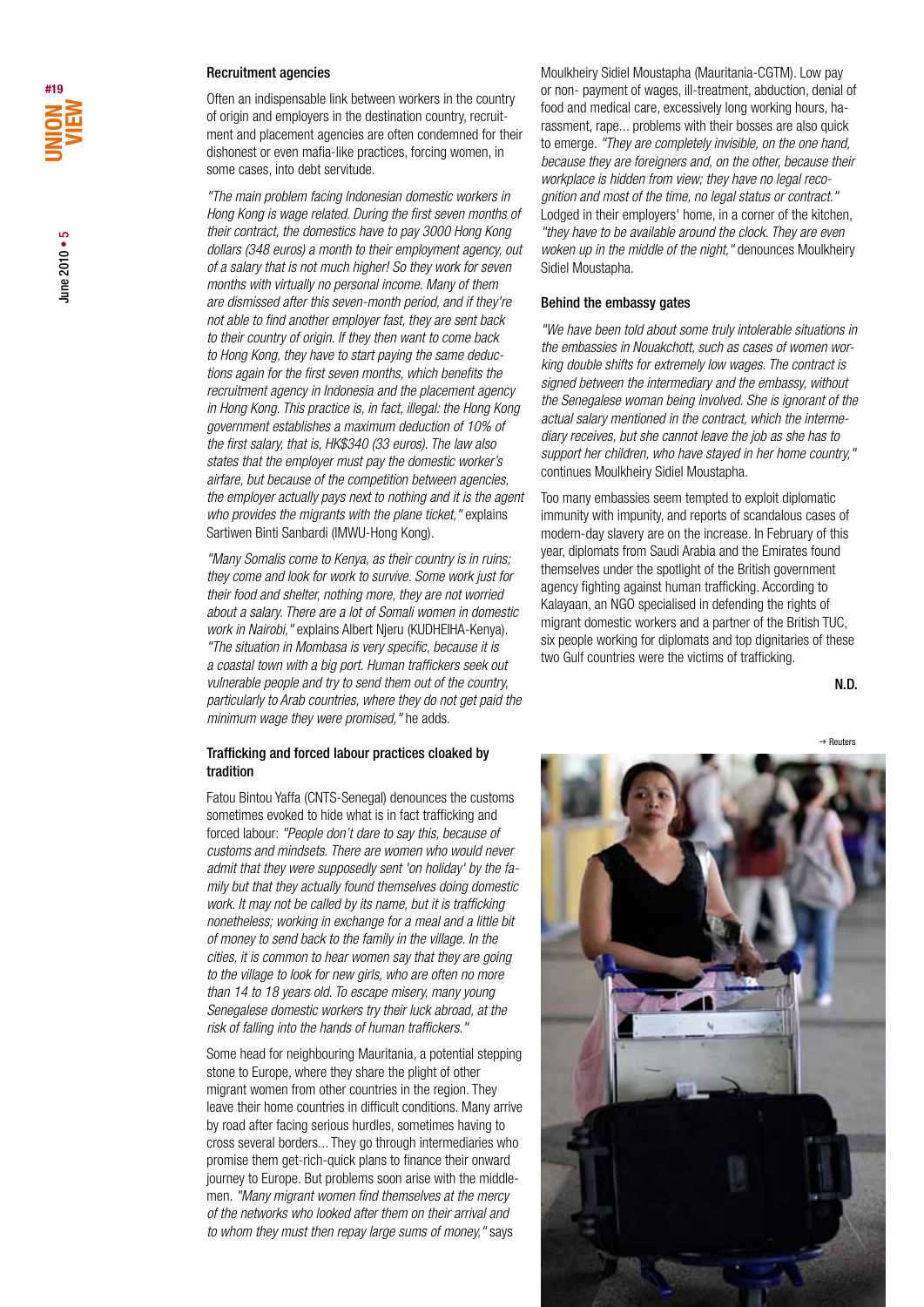





The gender dimension is at the core of the discrimination suffered by domestic workers, says Barbro Budin<br>
(IUF)<br>  $\begin{pmatrix} 1 & 1 \\ 1 & 1 \end{pmatrix}$ (IUF)





→ Jacky Delorme

### Unequal balance of power

*"A domestic worker comes from a poor family, so the em-*



"T*he gender dimension is at the core of the discrimination suffered by domestic workers,"* says Barbro Budin, IUF Equality Officer. *"Various organisations representing domestic workers have done outstanding work in highlighting and articulating the gender aspects and the traditional patterns of discrimination that are perpetuated against women in these jobs. Various ILO departments have also carried out substantial studies in this area,"* adds Barbro Budin.

## Lower pay

In Senegal, for example, the jobs done by men, such as gardening, are considerably better paid than the domestic work performed by women, such as cleaning, washing and childcare. *"The income of these women is so low that with high rental costs and the need to send money back to their families in the villages, they can barely manage to survive on it,"* explains Fatou Bintou Yaffa (CNTS-Senegal).

Isolated, domestic workers are often sexually harassed by their employers, especially live-in and/or migrant domestics. Such assaults by the men of the household also often make domestic workers the butt of hostility from their employer's wives.

*"When a live-in domestic worker is beaten by her employer, it's very difficult for her to defend herself: if she asks the police for help, they always take the side of the employer, unless she has very visible marks on her body. It's even more difficult to defend oneself in the case of sexual harassment, as it's taboo,"* says Grace Silva, in charge of the helpline set up by the Sri Lankan trade union NWC to report abuses against domestic workers.



*ployer feels in a position of power. Some employers threaten to kill the maid if she talks, or to make sure their brother or sister lose their jobs. Even when the girl gets pregnant as a result of sexual abuse, she doesn't dare reveal who the father is, or the employer will sack her, without a care for the child,"* explains Albert Njeru (KUDHEIHA-Kenya).

Domestic workers faced with unwanted pregnancies after being raped are also thrown out on the street.

The risks they face are often exacerbated by their often appalling living conditions. "*Many migrant domestics are not given decent lodging; they sleep on the balconies, on an armchair in the living room, etc. Not having one's own room also increases the risk of sexual abuse,"* explains Sartiwen Sanbardi (IMWU-Hong Kong).

N.D.

# "They are generally unaware of their rights"

*"Sexual harassment, no employment contract, no freedom of association, very low pay. Many domestic workers have a low level of education and are not aware of their rights because they are still very young or have been employed since childhood. We carried out a survey on domestic workers in Mombasa, in collaboration with the AFL-CIO Solidarity Center. Mombasa attracts domestic workers from across the country because it has a reputation for being better off, partly because there are foreigners there who pay in dollars. The survey showed that most domestic workers are not given food by their employer, that their identity cards are confiscated, that* 

*they are underpaid and that many of them are locked in the house when the employer leaves, with the risk of being unable to escape if there is a fire."*

See the full interview of Albert Njeru (KUDHEIHA- Kenya) at: http://www.ituc-csi.org/ spotlight-interview-with-albert. html)



**Samuel Grumiau**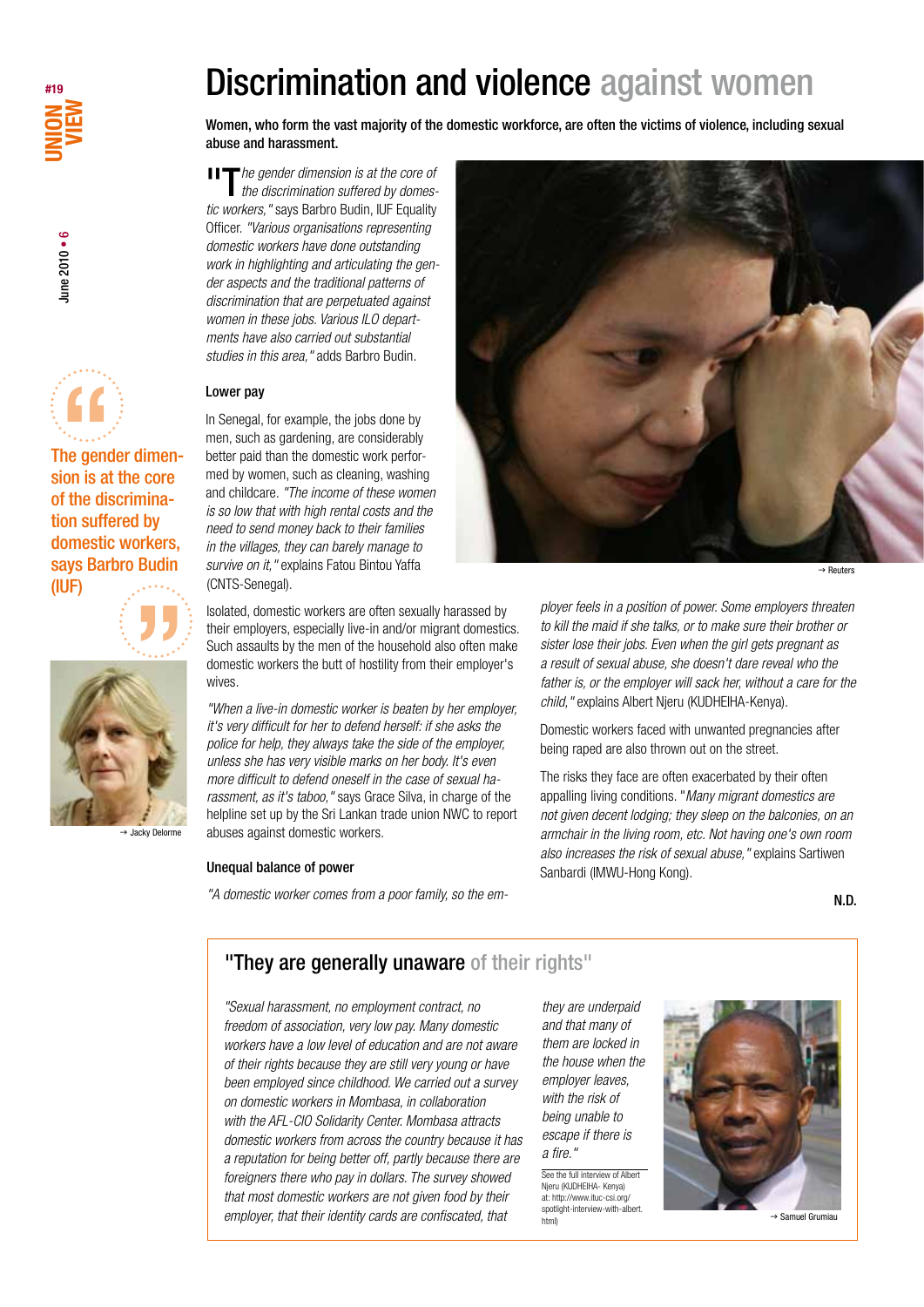

#### The involvement of children in domestic tasks is not child labour

Children can benefit and learn from giving their parents a hand with the washing up, helping with the baby, feeding the chickens or other non-hazardous tasks that do not encroach on their education or their play time. Child domestic labour refers to children working in slave-like, hazardous or exploitative conditions.

# Employing children is not doing them a favour

Children are ideal prey for those employing domestic workers: easier to control and paid less than adults, they are completely at their employers' mercy.

The hidden and informal nature of domestic work makes it difficult to assess how many children are involved in this activity around the world. The ILO, however, estimates that there are as many as several million. The Organisation quotes recent reports according to which there are 175,000 children under age eighteen employed in domestic work in Central America, over 688,000 in Indonesia alone, and almost 54,000 under age fifteen in South Africa, etc. It underlines that there are more girls under age sixteen in domestic work than in any other form of child labour (domestic work generally involves girls, although there are larger numbers of boys in certain countries).

In many regions around the world, both the general public and the authorities are reluctant to admit that domestic work is a form of child labour. It is often considered as a favour done by the employer to help poor children and their families. In reality, the main reason for employing child domestics is that they are paid less and are easier to control than adults. They are exposed to the same hazards as adult domestics (burns and cuts while preparing meals, disorders developed from carrying water for long distances, toxic cleaning products, etc.) but the effects are often much worse for children, and can lead, for example, to serious musculoskeletal disorders.

Not all those employing domestic workers mistreat them, but children, in the isolation of a private home, are particularly vulnerable to the worst forms of abuse. Many children confide that they face regular beatings, verbal abuse, humiliation and even sexual harassment at the hands of their employers or people close to them. Many also suffer discrimination within the household. *"My boss had given instructions to her husband and children not to talk to me, on the pretext that we didn't have the same social standing. I hardly ever left the apartment, except to take and collect the two children from school. It made me sad to see a school, knowing that I was not able* 



 $\rightarrow$  ILO

*to go,"* explains Sara, from Fez (Morocco), who had to start work as a domestic at the age of ten. Albert Njeru, general secretary of the Kenyan domestic workers' union KUDHEIHA, attests to the same reality: *"Even though it is illegal, children sometimes start to work as domestics as of age ten."*

S.G.

# A modern form of child slavery

Some 250,000 children are estimated to be working as domestics in Lomé alone, the capital of Togo. Most of them are girls. Many of them are seriously mistreated, under the pretext of following the tradition of "confiage" (entrusting).

According to this traditional system, better off families would take in children from less advantaged backgrounds and place them in school. In return, the children would carry out small domestic tasks. *"Nowadays, however, the confiage system has been totally distorted. Employers* 

*take advantage of it, and do not pay the children. They sometimes promise to enrol the child in school, but they do not do it, there are no rules,"* denounces Claudine Akakpo (CSTT-Togo).

See the full interview of Claudine Akakpo at: http://www.ituc-csi.org/spotlight-onclaudine-akakpo-cstt.html

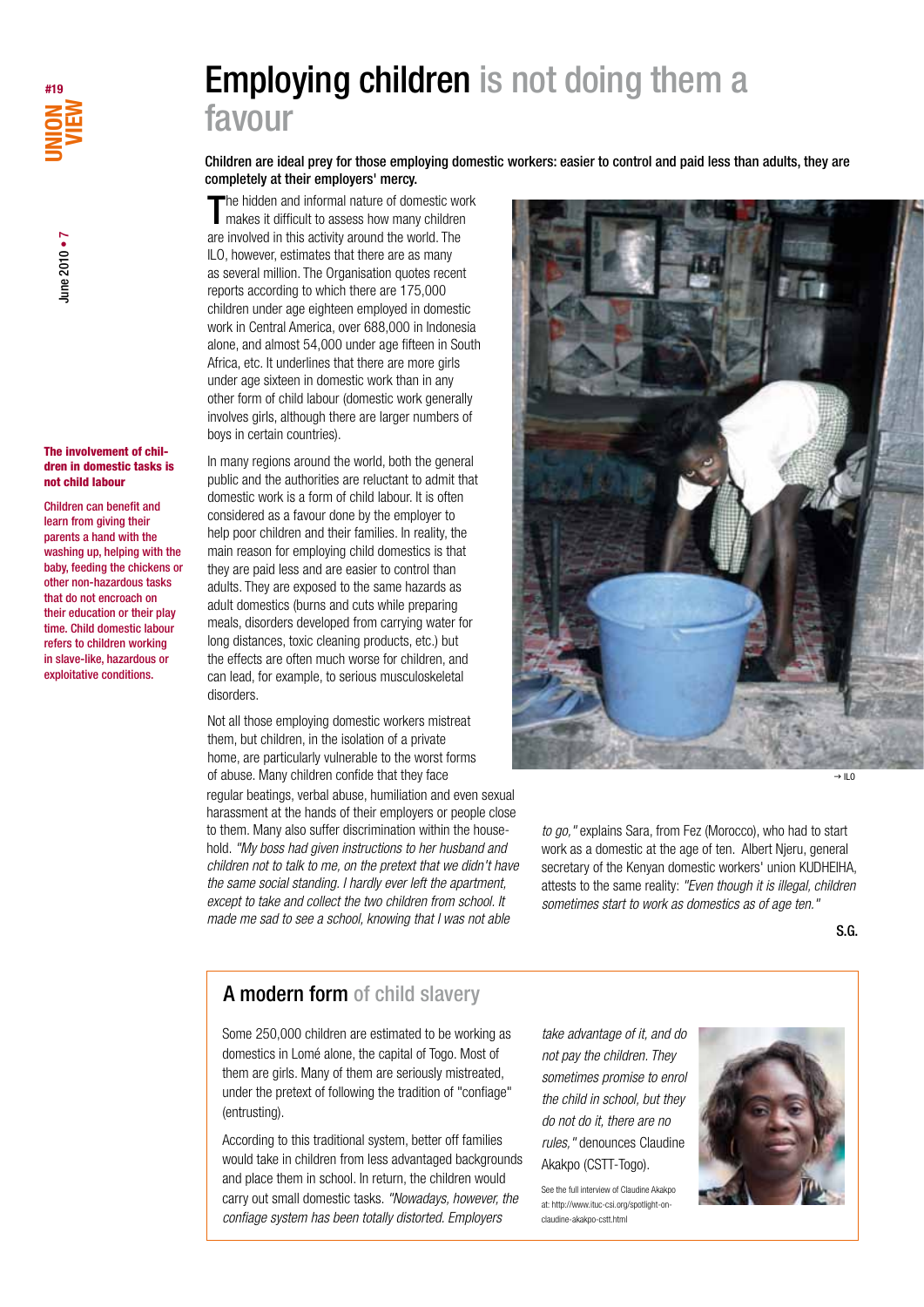



Replacing an lationship with a legal relationship and giving domestic workers the means to achieve emancipation and



# Luc Demaret (ILO-ACTRAV)



See the full interview at: http://www.ituc-csi. org/spotlight-interviewwith-luc.html

# "Putting an end to exclusion and exploitation"

Interview with Luc Demaret, responsible for the "domestic work" portfolio within the ILO's Bureau for Workers' Activities (ACTRAV).

### -What is the main objective of this new ILO instrument?

*The main objective is to give these workers back their dignity, to transform an exploitative relationship into a legal relationship. The principal motivation behind the ILO's decision to take action was the realisation that tens of millions of people are excluded from any form of recognition and protection and that exclusion means exploitation. Exclusion is the root of all the problems faced by domestic workers, notably the very negative image they have in our societies.* 

*When we look back we can see that slavery was followed by the setting up of a legislative framework to protect labour. But domestic workers, like agricultural workers, were left out of this "leap forward" in the labour world. It is no accident that cases of actual domestic slavery are regularly discovered. As a result of an historic oversight this sector has been in a situation where the working relationship is still based on domination.* 

### -How can domestic work be defined in order to provide an objective basis to work on?

*That will be the crucial issue for the Conference, and there are two pitfalls that must be avoided. First, care must be taken to avoid all forms of exclusion. The call for a new instrument is based precisely on the need to put an end to the exclusion of a whole group of workers. There has to be a sufficiently generic approach. But at the same time it is important to avoid having too broad a definition, that covers workers already covered elsewhere. Such as nurses for example, or caregivers in the home, who are already recognised by their own industrial relations system. It is important to be very careful not to have a one-size-fits-all definition that would mean a dangerous lack of clarity, and the risk of losing advantages that some workers already have.* 

### -Why does there need to be a Recommendation as well?

*A Recommendation will give governments implementation mechanisms designed to meet the very specific needs of domestic work, in terms of working hours, leave, housing, etc. The Recommendation will also help guide governments who are prepared to go beyond the minimum rights protected by a Convention. It is important to consider ways of enhancing the workers' status, by means of training for example. Domestic work has become more and more necessary to the smooth running of our societies, it has many facets and huge development potential.*

# – Back in 1948 the International Labour Conference adopted a resolution expressing its concern about the situation of domestic workers. Why have we had to wait so long?

*It is true that as early as 1948, and again in 1965, the ILO had already expressed concern. It is not that the ILO hasn't done anything since then, but there has not been enough pressure for it to take any significant steps. It was around* 

*2005 that more and more women domestic workers began to realise the need to organise. Women domestic workers' associations multiplied, particularly in Latin America and Europe, and as they began to feel the limitations on their forms of organisation, they moved closer to the trade union movement. Furthermore, the discussions on migrant labour in 2004, and the discussions on the elimination of child labour, also had an impact, as they strayed into the more nebulous territory of domestic labour.*

# -What role did the trade union movement play in the demand for a new standard at the ILO?

*The relationship between domestic workers' associations and trade unions has become much stronger, leading to their demands being voiced at the ILO. It was clearly thanks to the Workers' Group in the ILO that this subject has been put on the agenda. Some associations have turned into unions, like in Hong Kong, for example. The trade union movement itself has worked hard at organising domestic workers.*

*But union organising also has its limits, particularly in the all too many countries where domestic workers don't have the right to form a union. Hence the need voiced by the trade unions for a normative instrument to overcome this stalemate.*

*The mere prospect of a Convention created great enthusiasm both among domestic workers and in the trade unions. Their mobilisation has already attracted the attention of governments and employers, even before the existence of a Convention. So although the debate has not yet officially begun, the mere prospect of a Convention has had a major political impact.* 

## -What role can the trade union movement still play at this stage of the International Labour Conference?

*On the basis of a questionnaire sent to all the parties in January 2009, the International Labour Office has submitted conclusions that will serve as the basis for the discussions. Each provision will be subject to tripartite scrutiny. The task will be to negotiate with and convince the other parties in order to obtain a Convention that is both effective and ratifiable. In other words one that provides solid minimum standards that will make it possible to improve the initial situation at the national level and then move on to a process of continued progress through the industrial relations system.* 

# -What are the main areas of reluctance and resistance the workers' group can expect?

*Governments have questioned the implementation of such an instrument, essentially because work in a private home is in theory difficult for labour inspectors to access. Some also question the financial issues, in terms of social security. Some countries have already found the answers to these concerns however, such as Brazil, Uruguay and South Africa. In Europe, some countries have involved the employers, to*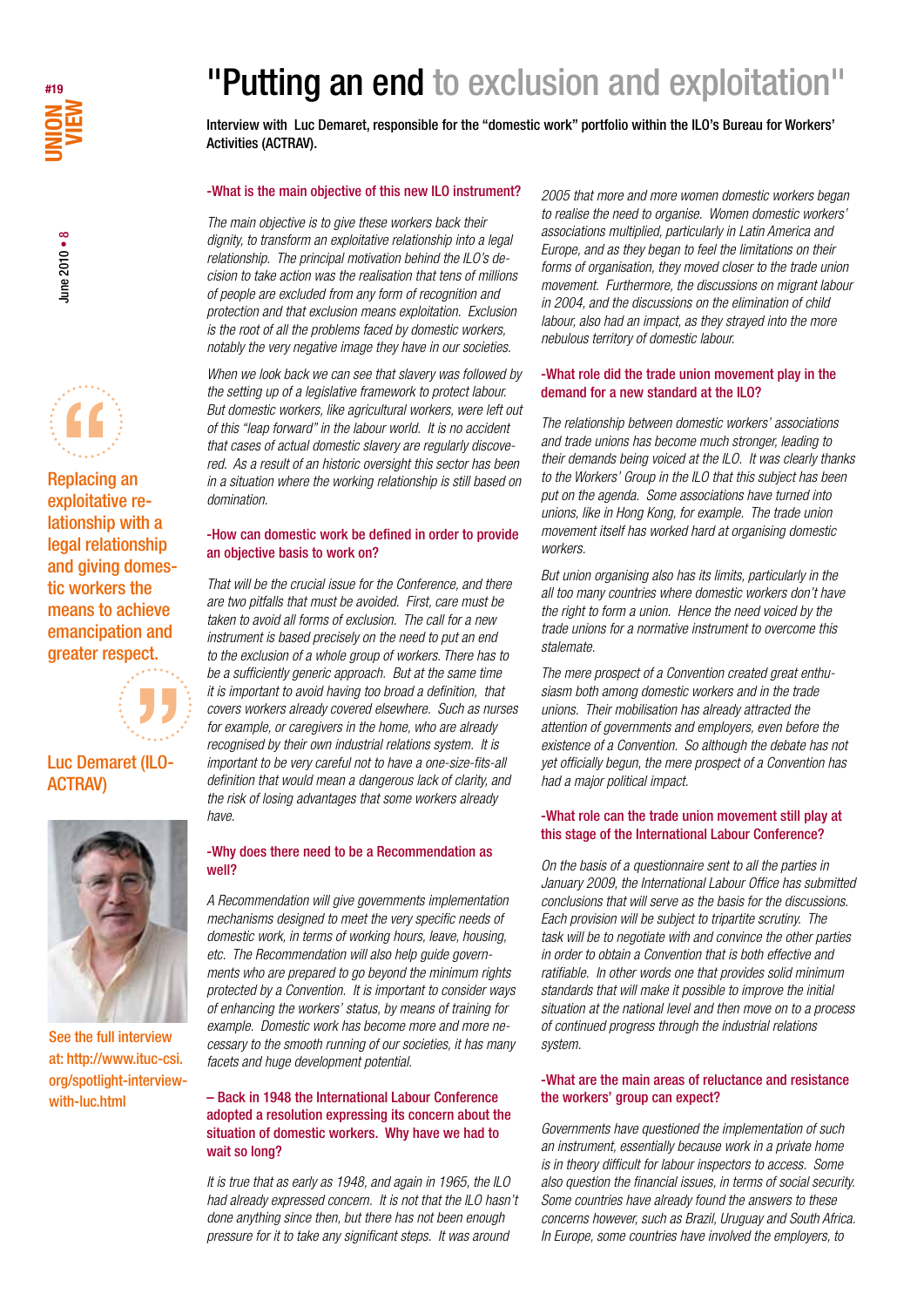une 2010 • 9 June 2010 • 9

*bring domestic services out of the informal sector. There is a critical mass of experiences that could be used as a source of inspiration for these discussions. It will also be important to enter into dialogue with the employers. In Belgium, for example, the proposal for a Convention and Recommendation is supported by all the social partners, including therefore the employers.*

# -What is the next step, after the International Labour Conference?

*At this year's Conference the task is to review the proposals made by the International Labour Office in order to draw up a draft Convention and Recommendation that will be sent back to the Member States and social partners. The text will be revised on the basis of any comments made and a second tripartite discussion at the 2011 International Labour Conference, after which the texts of the Convention and Recommendation need to be adopted by a two-thirds majority of delegates representing the governments, employers and trade unions of the 183 Member States of the ILO. This stage is crucial and the workers' group will have to use the force of their conviction. The next stage is ratification. The ILO will have to launch a ratification campaign, but* 

*trade union mobilising will also be essential to make things happen at the national level.*

# -In practical terms, how can a new ILO instrument help a woman domestic worker who has been the victim of abuse in any given country?

*Once a Convention is ratified it has the force of law in the countries that are party to it. Fear of the police will no doubt have an immediate effect, with a lot of people who use domestic labour abiding by the new rules. Domestic workers will know their rights and trade union information campaigns can help with that. If for example a woman domestic worker is dismissed simply because she is pregnant, she can win compensation from a tribunal. She could receive help from a trade union organisation. It will be difficult for people who use domestic labour to do so unseen: decent work conditions will have to be respected, with minimum social protection, leave days, and a weekly rest day. There could b e specific collective agreements, as is already the case in some countries. They will move from a world of exploitation to one of dignity. This isn't theory, it is a tool for real change.* 

N.D.

# An ILO Convention, an essential instrument for decent work

The debate at the ILO Conference in June 2010 is a crucial stage in a long-standing battle waged by the trade union movement.

**II The international trade union movement is campai***gning intensively for an ILO Convention combined with a Recommendation. It is high time that governments and the social partners moved to bring an end to this exploitation of misery, by offering these workers the possibility of a decent job,"* says Claire Courteille, head of the ITUC Equality Department.

*"Like unions, employers and the government are social partners within the ILO. It will be easier to raise employers' awareness if we have this standard. A convention would really help us a lot in our day-to-day work when we are campaigning for the remuneration of domestic workers, against child labour, for decent work, for the application of existing legislation.... It would provide an international framework that could support our action,"* hopes Albert Njeru (KUDHEIHA-Kenya).

Based on a questionnaire submitted to all the parties in January 2009, the International Labour Organisation has submitted conclusions that will serve as the basis for the discussions. Each provision will be the object of a tripartite effort. The unions are particularly keen to see protection ensured for categories of workers such as migrants, young people and workers residing in the employer's home, or even part-time workers. As part of its campaign to promote fundamental rights and principles at work for domestic employees, the trade union movement is insisting on respect for freedom of association and collective bargaining, an indispensable condition for access to these basic rights.

*"They must be legally protected by the application of laws* 

*adapted to the specific nature of their working conditions; they must be informed of their rights, have access to courts and be able to organise between themselves to defend their interests,"* adds Claire Courteille.

Once these instruments are in place, the trade union movement will move on to the next stage: ensuring their ratification on as large a scale as possible, as well as their full application. In view of the awareness raising conducted by unions and their partners at national level, the application of this standard is all the more feasible.

Beside its action at the ILO and with civil society partners sharing the same objectives, the trade union movement is determined to keep up and step up its drive to organise domestic workers. It is an immense and arduous task, but one that is already producing a range of practical and encouraging results (see articles p10 to 16).

*"Malaysia usually respects international conventions; it does not like having international bodies drawing its attention to situations where it allows exploitation. So we are seriously hoping that this new Convention will be adopted,"* explains G. Rajasekaran, general secretary of the Malaysian MTUC, which, far from passively awaiting this new legal instrument, is campaigning intensively for domestic workers' rights, raising awareness in as many households as possible, and calling on NGOs, religious movements and civil society partners to talk about this social issue, in a bid to lay the ground for the government to pass laws in this direction (see article on page 15).



# Breaking isolation and taking domestic workers out of the shadows



Claire Courteille (ITUC)

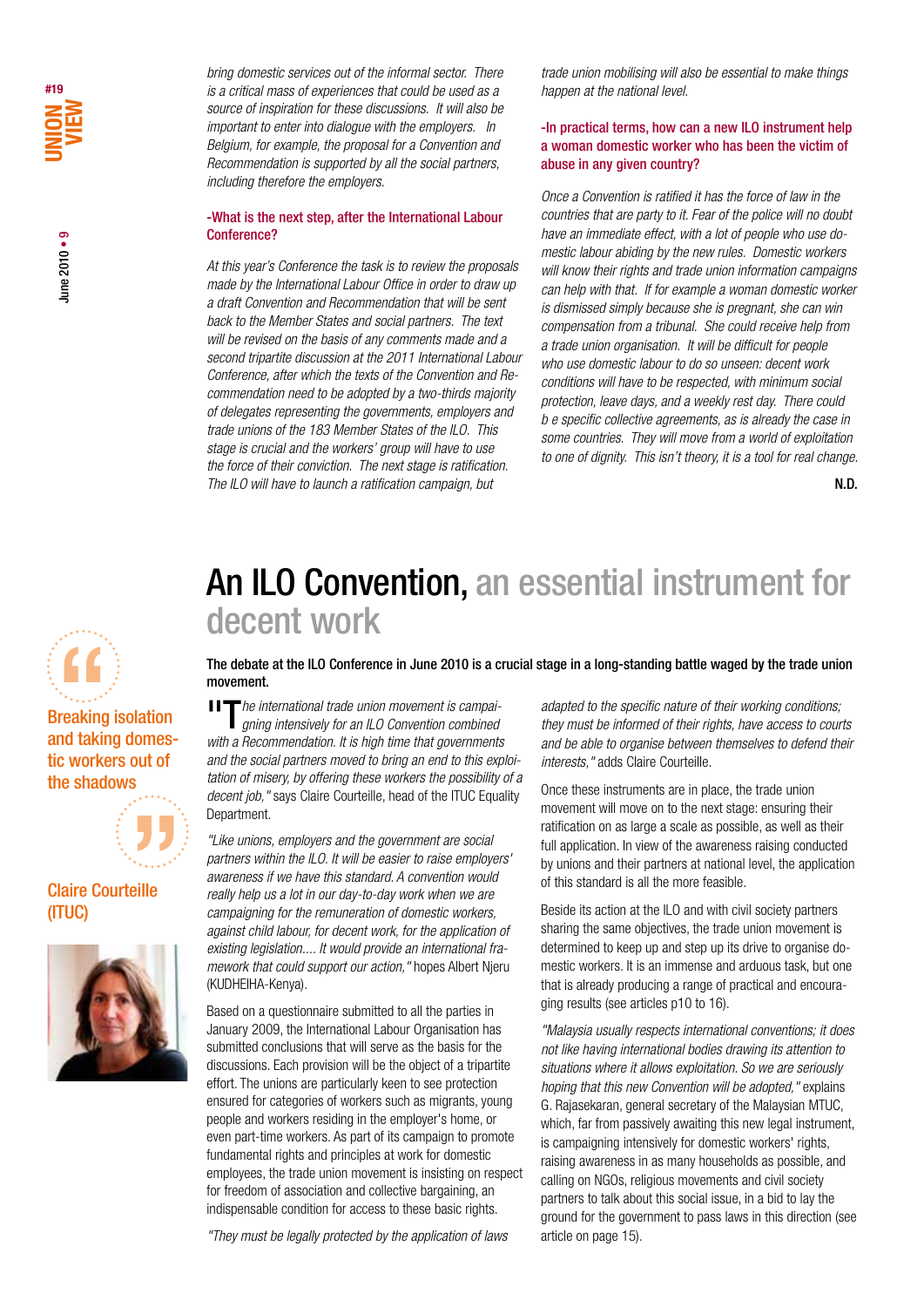

"Once our government has ratified this prospective ILO Convention, no one will look at us oddly and say, 'How can you defend domestic servants?'. On the contrary, we will be seen as citizens who are protecting the interests of a group of people who are just as important as everyone else."

Titus Mlengeya (CHO-DAWU-Tanzania).

#### Model contract

The European Trade Union Confederation (ETUC) is offering a model contract for domestic services on its website (www.etuc. org/a/2810).

# Good trade union practices for unionising domestic workers

How to overcome organising difficulties? Examples of customized and innovative recruitment techniques.

As part of the overall drive to organise the informal<br>economy and the campaign for decent work for all, trade unions around the world are trying to organise domestic workers, despite the difficulties of this task. *"It is much easier to organize a factory than individual workers in private homes. Other reasons for the low organisation rate are the many obstacles preventing domestic workers from meeting, aside from the fear of losing their job if they join a union,"* B. Budin (IUF). *"In the absence of a trade union culture among this type of worker, trade unions have to be creative if they want to come up with strategies to organise these women and then hold on to them as members,"* says Marcelina Bautista (CONLACTRAHO-Mexico), who quotes the example of setting up placement agencies as a means of informing employers of their obligations.

# The media and meeting places

Contact through the media is a first key step trade unions can take to make themselves known to domestic workers. *"Every time we talk about their problems in the media, we receive telephone calls from domestic workers wanting to come to us for information,"* confirms Ida Le Blanc (NUDE-Trinidad and Tobago) (1). Some unions make contact with them by identifying the places they go in their leisure time, such as public parks, or the religious or expatriate communities they join. Like the DWU in the United States, trade unionists can also go out and try to pinpoint them in the streets and on public transport, approaching potential domestic workers, such as women pushing prams. Neighbourhood networks and door-to-door canvassing are another approach. In the case of migrant domestic workers, making contact with them as soon as they arrive in the destination country is crucial, such as at airports, to inform them about their rights.

Domestic workers are generally not aware of the few rights that they actually have. In South Africa, for example, *"many domestic workers who are dismissed think that they simply have to leave their job, not realising that the employer owes them money, and doesn't have the right to throw them out from one day to the next,"* explains Hester Stevens (SADSAWU).

# Changing mentalities...

Domestic work is generally undervalued and often even viewed with disdain. Trade unions can work towards changing society's image of domestic workers and give them renewed dignity and confidence. *"It is important to involve domestic workers in campaigns to raise public awareness, to make their work visible to all, to give them a sense of purpose in defending their rights,"* says Marcelina Bautista. Training can also contribute to boosting their confidence and improving their negotiating skills.

# ...within unions too

In Senegal, following initial research on the ground, the CNTS began organising domestic workers as part of its campaign to organise women in the informal economy. *"We* 



"Our demands? First of all, respect, better pay and a day off on Sundays and public holidays. I would also like have training," explains Diouf, a young Senegalese domestic worker affiliated to the domestic workers' union of the CNTS. "Once we are well trained we can hope for better wages," adds N'Diouk, president of this union (on the left of the photo).

*had to offer these women lower union dues, to help them to get a trade union card, which they are extremely proud of,"* explains Fatou Bintou Yaffa, president of the Women's Committee and deputy general secretary of the CNTS. *"We take care to fit in with their constraints, for example, by meeting them on Sundays; they cannot take time off on any other day, as they would risk losing their jobs,"* continues Fatou Bintou Yaffa, who insists on the need for unions to help these women train and educate themselves (2).

Changing mentalities within unions themselves is also a key objective, as many members are also potential employers of domestic workers. Greater respect can be developed for domestic workers by involving them in as many trade union activities as possible.

# IDWN - An international network

for domestic workers

At the forefront of the trade union campaign to defend domestic workers, the IUF has set up a network to promote domestic workers' rights, within the framework of the international project "Protection for Domestic Workers!" (1).

The network brings together domestic workers' unions and other bodies grouping domestic employees, as well as organisations supporting initiatives aimed at improving their situation. The IDWN steering committee insists on the need to use the ILO process as a vehicle for unionising domestic employees and consolidating existing unions.

(1) More info on the website: www.domesticworkerrights.org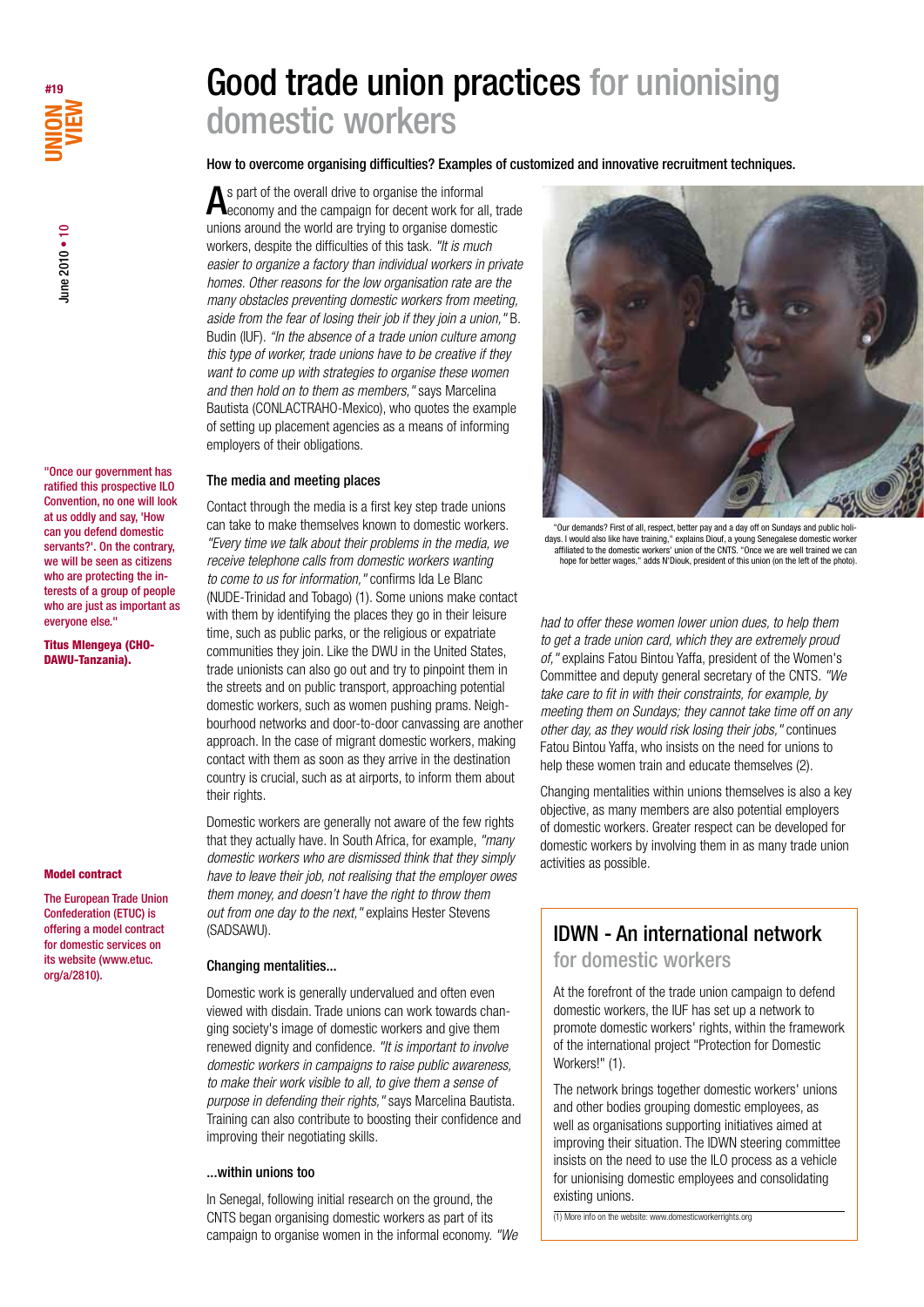*"After having marched alongside female domestic workers on 1 May and 7 October, women from the formal sector say that they will change their attitudes. On the way home from the march, one woman said to me, 'My maid will no longer sleep on the floor in the kitchen, I will give her a mattress in the living room.' Men from the union also say, 'That's enough of treating the maid like that!' There is a genuine awareness that they deserve more respect,"* rejoices Fatou Bintou Yaffa.

At the podium of various trade union and political conferences, *"the sheer strength of the women talking about their experiences highlighted the importance of the campaign and from then on nobody asked if it was a priority,"* underlined Diana Holland (TUC-Great Britain).

### Legal advice

A domestic worker seeking legal redress against her employer is often fighting a losing battle, but trade unions can offer invaluable support in terms of legal assistance, at the same time as pressing for improvements in national laws. They can also offer them legal advice if they are undocumented, as do several unions in Europe and North America. In Switzerland, the SIT union is one of the pioneers in the lobby to regularise undocumented migrant workers.

Several unions such as the Indonesian migrant workers' union in Hong Kong also provide shelter for migrant domestics who have had to flee from their employers, having been ill-treated.

Unions can also assist domestic workers' associations with the mechanisms for filing complaints to the ILO.

As regards pays, domestic workers find themselves in a very weak bargaining position. Trade unions can fight by their side for more decent wages, like the Tanzanian union CHO-DAWU, which has managed to negotiate a national minimum wage for them.

Several unions, such as the DWU in the United States (see p. 14), offer domestic workers practical services such as health

# May Day 2010: mobilisation

From Hong Kong to Brussels, Lima to Nouakchott, international workers' day celebrations across the globe highlighted the flouting of domestic workers' rights. It was a May Day that reiterated the urgent need for an ILO Convention for these workers.

In London, for example, J4DW (Justice for Domestic Workers), part of UNITE, an affiliate of the TUC, took advantage of May Day to launch a new petition calling on the UK government to change its position and endorse the ILO Convention. In Peru, the domestic workers' union SINTTRAHOL took part in the public rally held by the national workers' confederation, CGTP. In Mauritania, the association of Senegalese migrant domestic workers marched through the streets of Nouakchott with the national trade union centre CGTM, to denounce the appalling working conditions. In Trinidad and Tobago, the National Union of Domestic Employees wrote an open letter to the government, urging it to change its position and support an ILO Convention. Meanwhile in Tanzania, the unions refused to invite the president to the event following his failure to meet their demands on this issue.

 In Asia, the ITUC Regional Organisation for Asia-Pacific (ITUC-AP), along with the major Asian labour networks, decided to celebrate May Day as Asian Domestic Workers' Day, and called for the signing of a joint declaration in favour of an ILO Convention.

checkups, which are especially valuable to irregular migrant workers.

N.D.

(1) Quoted in Labour Education, 2007/3-4, p.35. (2) See the complete interview with Fatou Bintou Yaffa (CNTS), ""Training is a Priority Objective for Improving the Situation of Domestic Workers", at: http://www.ituc-csi.org/spotlight-interview-with-fatou.html

 $\rightarrow$  ITUC-AP

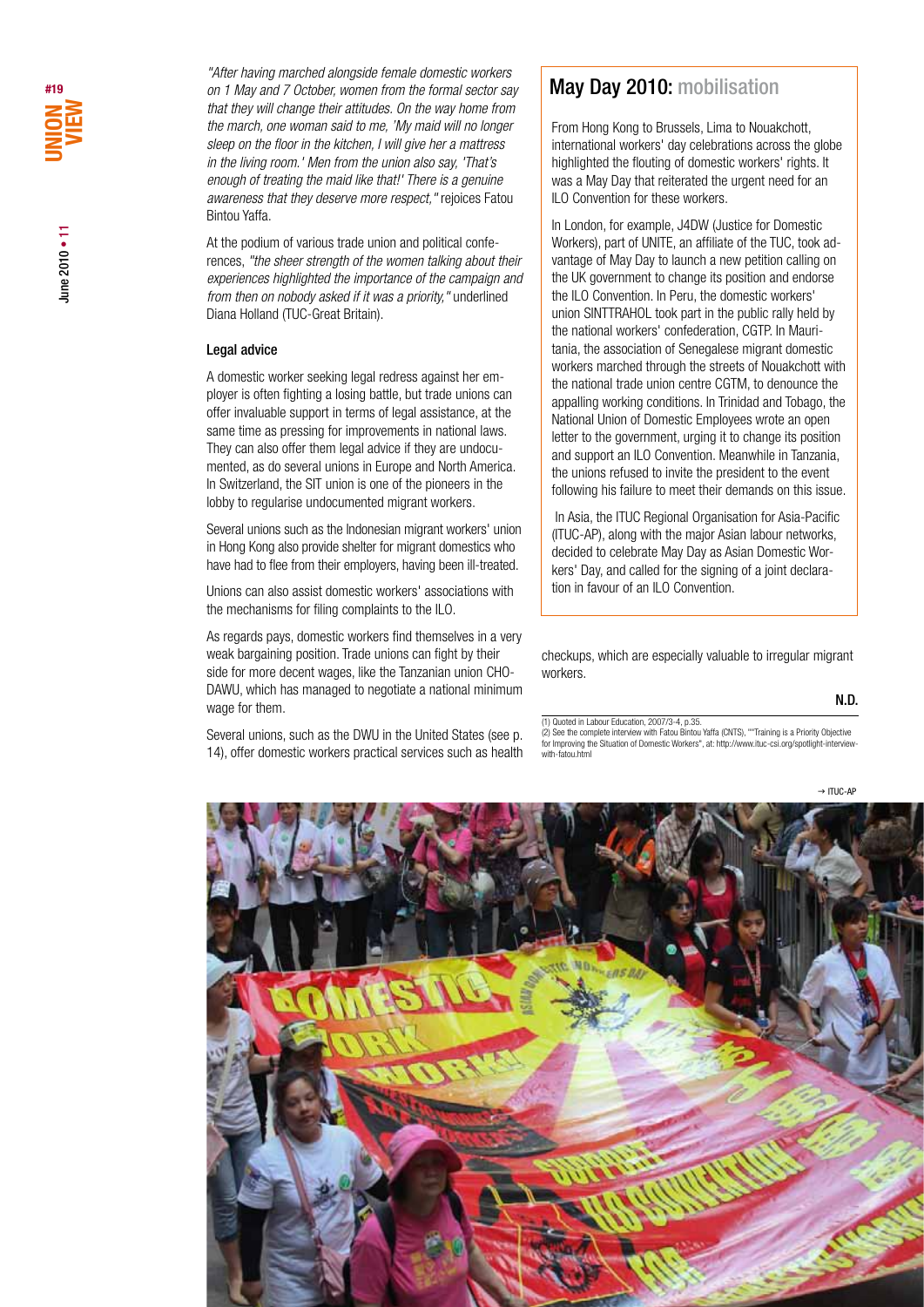

# Towards a global approach to migration that is more compatible with decent work

Demanding more equitable treatment for migrants and promoting cross-border cooperation between trade unions to defend and organise them.

For the international trade union movement, recognition of the positive contribution made by migrant workers to the economies in their countries of origin and destination is essential, and this recognition must translate into more equitable treatment. The gaps in this area are all the wider in these times of crisis, as false propaganda all too often uses migrants as scapegoats for unemployment and insecurity.

The founding Congress of the ITUC in Vienna, held in November 2006, placed the fight against discrimination at the core of its top priorities for action. The second Congress of the ITUC, to be held from 21 to 25 June in Vancouver, will examine how to improve the defence of migrant workers' rights and ensure their full participation in trade unions. Special emphasis is being placed on the gender dimension of the actions to be undertaken to better protect female migrant workers, who form the vast majority of trafficking victims.

*"There is a need for unions in sending and receiving countries to play a much more active and coordinated role with regard to the migration authorities and employment agencies, to stop the worst forms of exploitation. Employment agencies have to be put under much stricter control, as some of them make big money out of unscrupulous* 

*contracts. Cross-border cooperation between unions is important to ensure that as many migrant workers as possible are informed of their rights and have the contact details of the relevant unions in the receiving country,"* says Barbro Budin (IUF) (1).

### Bilateral partnership agreements

As part of its efforts to strengthen South/South solidarity, the ITUC has initiated partnership agreements between its affiliates in different regions. Supported by the LO-TCO Sweden and the British TUC, these pilot projects involve Indonesia (KSBSI) and Malaysia (MTUC), Senegal (CNTS) and Mauritania (CGTM), Nicaragua (CST, CUS, CUSa) and Costa Rica (CTRN), Brazil (CUT) and Paraguay (CNT), India (NTUC) and Bahrain (GBFTU). Information and support centres for migrant workers have been set up by the MTUC in Malaysia, the CGTM in Mauritania and the CTRN in Costa Rica. Other affiliates have developed similar initiatives, such as the CGT in Colombia, which has set up a migrant workers' centre in Bogota.

N.D.





http://www.ituc-csi.org/ IMG/pdf/TU\_Guide\_Forced\_labour\_EN.pdf

# "These women need a strong trade union"

In Great Britain, the TUC has led a campaign to amend the slave-like status of migrant domestic workers. Diana Holland, president of the ITUC Women's Committee and deputy general secretary in charge of equality and organising with the British union UNITE, presents the strategies deployed by the TUC to help and organise them (1).

Women domestic workers have different expectations<br>
We from unions than other categories of workers. They are clearly not asking for collective bargaining with an employer. It is possible that we will get a national collective agreement at a later stage, but for the time being we are still dealing with individual relationships. What these women need is a strong trade union and to feel they are part of an organisation with hundreds of thousands of other workers alongside them.

Having a union membership card also provides these migrant domestic workers with an identity, since that identity may have been stolen by their employer hanging on to their passport, or because their status on entering the country did not entitle them to individual rights as workers.

### How do you approach them?

In fact, they approached me. They invited me to one of their meetings. They explained their situation and then stuck a microphone in my hand and asked me what I could about it! We started with the organisation that these migrant domestic workers already had and worked out how it could

cooperate with the unions. We had to adapt our working methods as a union; for instance, we have a group of union fees collectors, since many of these women cannot get bank accounts... Trade union representatives now go to the community centres where many domestic workers regularly meet and offer them advice.

## Information on departure and arrival

It is essential that migrant domestic workers are better informed about their rights and the situation in the host countries, together with the sorts of contacts they can have with trade unions or communities that can help them. Our own union works with the Filipino trade union movement in this area. In Britain we got an agreement whereby migrant domestic workers entering the country receive a document pack that includes references to our union and to Kalayaan  $(2)$ .

<sup>(1)</sup> Read the full interview with Diana Holland: http://www.ituc-csi.org/spotlight-interview-withdiana.html

<sup>(2)</sup> http://www.kalayaan.org.uk/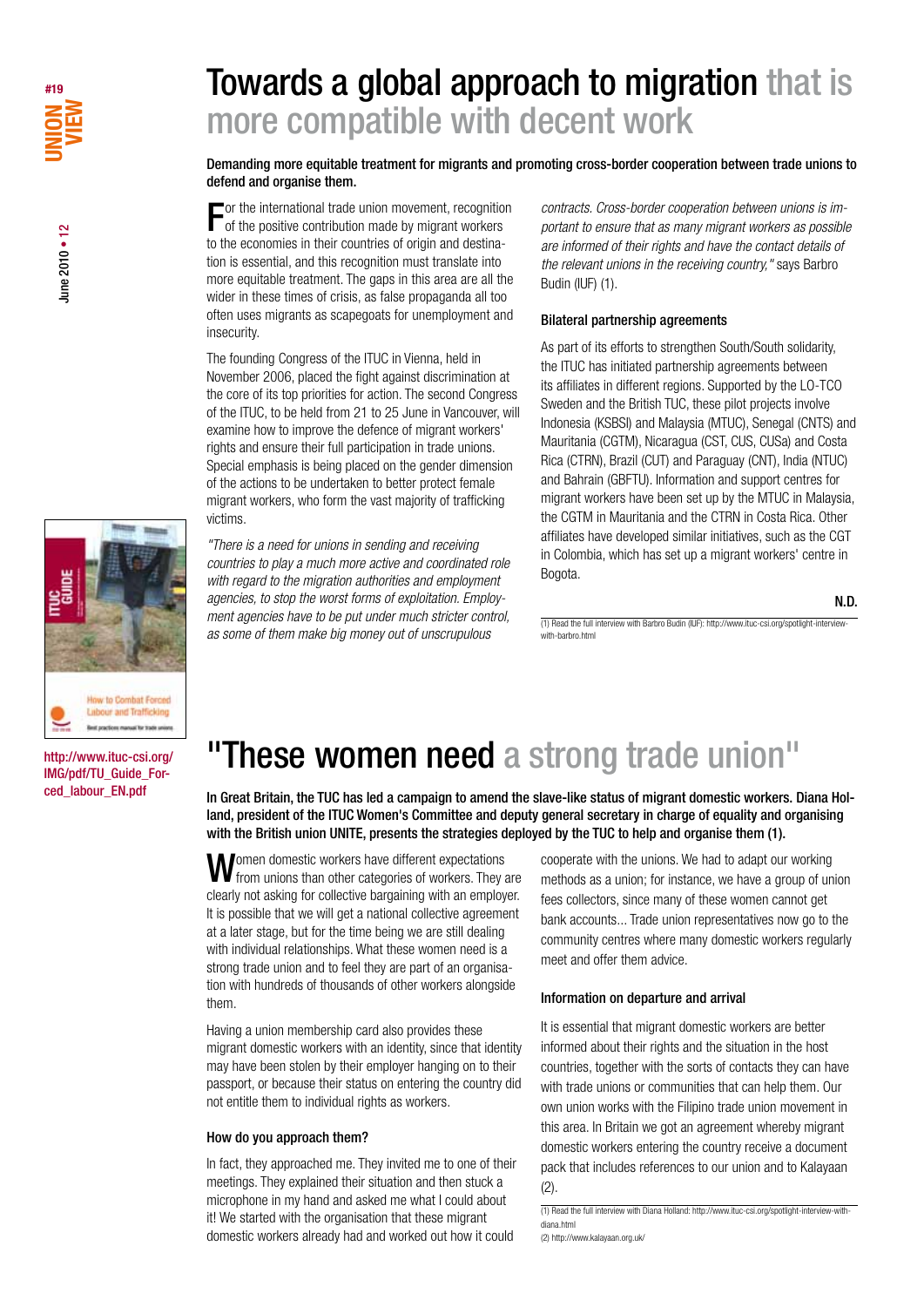

#### International focus

Increasing international attention is being placed on the exploitation of child domestics. The roadmap adopted by the Global Child Labour Conference (1) held in The Hague (Netherlands), in May, recognises, for example, the need to collect more data on working children that are hard to reach, such as those employed in domestic work.

(1) http://www.ilo.org/wcmsp5/ groups/public/---dgreports/---dcomm/ ents/meetingdocument/ wcms\_127018.pdf

Also read issue 18 of the "Union View" (May 2010) on the global trade union fight against child labour at: http:// www.ituc-csi.org/IMG/pdf/VS\_migrant\_EN-2.pdf



# Migrants' centre in Nouakchott

In September 2009, the CGTM held a seminar on forced labour and people trafficking among migrant domestic workers at the migrants' centre in Nouakchott. *"It was very moving to hear the testimonies of several severely exploited young women. Many migrant women find themselves at the mercy of the networks who looked after them on their arrival and to whom they must then repay large sums of money,"* explains Moulkheiry Sidiel Moustapha (CGTM-Mauritania), president of the CGTM watch committee for migrants. *"The committee works in partnership with the other civil society groups linked to the issue of trafficking and forced labour involving female domestic workers. The union has been running a wide scale awareness raising campaign with associations grouping migrants from Guinea, Senegal, Mali, Côte d'Ivoire, Gambia, Guinea-Bissau, Burkina Faso and* 



*Togo. Open around the clock, the priority of the trade union centre for migrants is to make contact and keep the dialogue with these women open. Aside from information and awareness raising, the trade union centre for migrants also takes cases of abuse against domestic workers or the non-payment of wages to the courts."*

# "Decent Work, Decent Life for Women"

Domestic workers' rights at the centre of the priorities emerging from the first ITUC World Women's Conference.

Meeting in Brussels (Belgium) from 19 to 21 October 2009 around the theme "Decent Work, Decent Life for Women", 450 delegates examined the repercussions of the global jobs crisis on women, and mapped out international trade union action to improve their job security, pay and working conditions. The conference programme was focused on the need to reach out to the most vulnerable and exploited women, such as domestic workers.

*"My husband came to Belgium and we then joined him here. As money was short, I had no option but to work as a domestic in a private home. But I fell ill so often that the doctors diagnosed me with depression. I could not believe it. It just doesn't exist in the Philippines; we are always smiling in spite of our problems. But the frustration of not being able to exercise my profession as an accountant and the many difficulties my family were having to cope with made me very sad,"* explains Leonida Belgion, who is now an accountant at Samahan, the association of Filipino migrant workers





Leonida Belgion (Samahan) gave a moving testimony.  $\rightarrow$  Jacky Delorme

in Belgium. Her testimony moved the conference delegates, who all stood up to applaud her courage. Leonida Belgion spoke at the conference during a roundtable on organising domestic workers, in which Manuela Tomei (ILO social protection section) and Marcelina Bautista (CONLACTRAHO - Mexico) were also involved.

#### Recommendation

The conference, in its final recommendations, insisted on the need to adopt an international standard for domestic workers and to ensure the full participation of domestic workers in the International Labour Conference of 2010-11. The delegates stressed the importance of protecting women migrant workers, many of whom work as domestic employees. This is also one of the action priorities of the ITUC "Decent Work, Decent Life for Women" campaign (http://www.ituccsi.org/-1st-world-women-s-conference-.html?lang=en).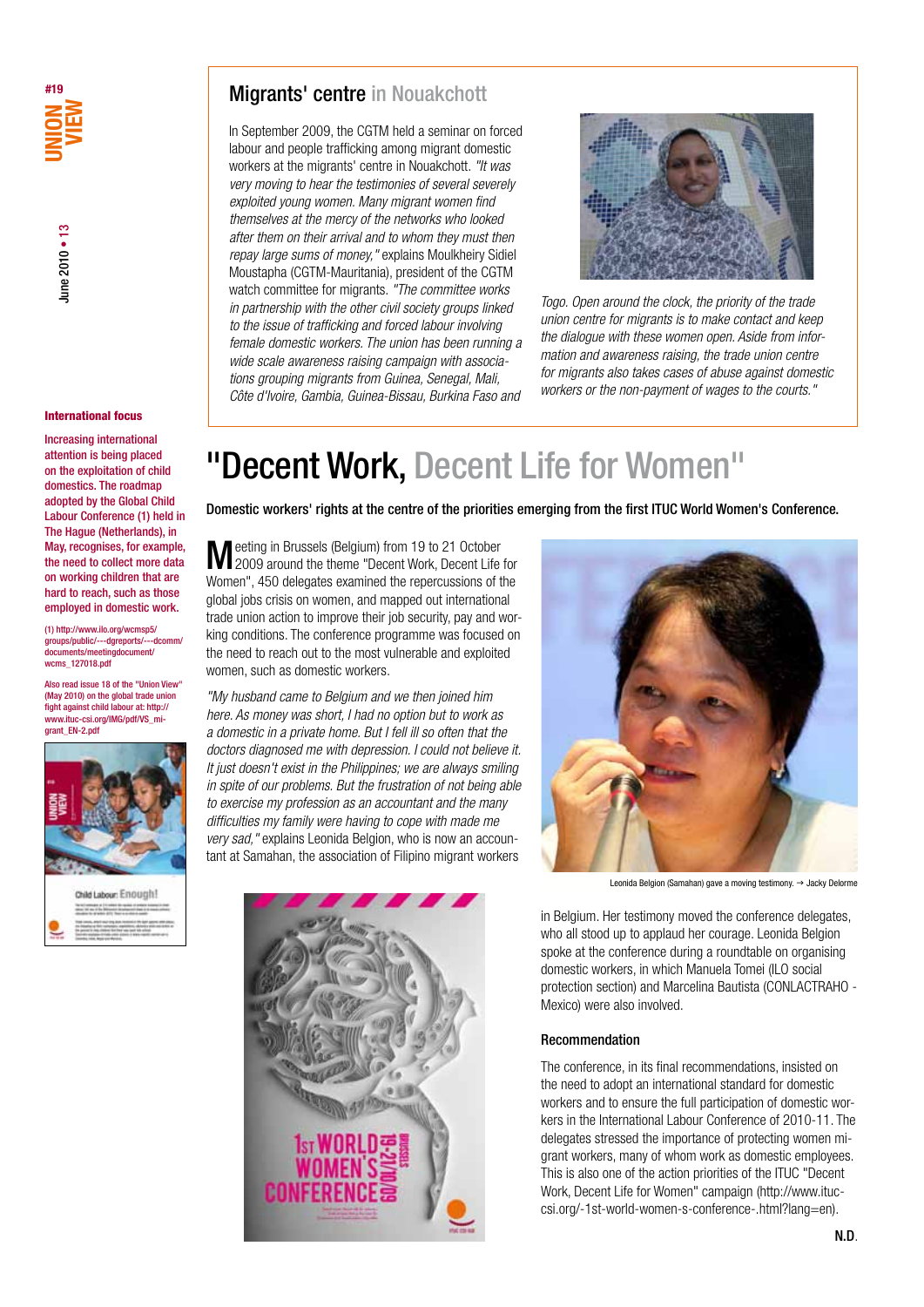

Domestic workers make it possible for their bosses to go out to work in the public or private sector, doing jobs that are key to economic development. If you are at the office today, it is maybe thanks to the domestic worker you have at home, who prepares your meals, cleans your house, irons your clothes, etc.

#### Marcelina Bautista, general secretary of CONLAC-TRAHO

Being recognised as a "worker" is often one of the first challenges facing domestic workers. Several trade unions in the Americas have managed to secure progress in this area, and are now able to assist domestic employees with the procedures to gain recognition of their rights. *"One of our victories includes having convinced the government to amend the minimum wage legislation, which now applies to domestic workers and gives them rights such as public holiday pay, sick leave and maternity leave,"* explains Ida Le Blanc, general secretary of the National Union of Domestic Employees (NUDE) in Trinidad and Tobago. *"The problem is that the law is not always properly enforced by labour inspectors. It does, however, allow us to go before the courts to represent domestic workers in the event of violations of the Minimum Wage Law."*

employer"

Americas: "Everyone tends to believe the

American continent are coming to the aid of domestic workers in ever increasing numbers.

Legal recognition as "workers", prevention of work-related illnesses, legal support... Trade unions across the

Court action is usually complicated, given the difficulty furnishing proof of the violations suffered by a domestic worker, as these usually take place in the absence of witnesses outside the employer's family circle. It is the domestic worker's word against that of her employer, and without the legal know-how of a trade union structure, the chances of securing damages are slim. *"Often, if accused of some form of abuse, the employer responds by accusing the domestic worker of a crime such as theft, for example,"* says Marcelina Bautista, general secretary of CONLACTRAHO (2), the confederation of domestic workers from Latin America and the Caribbean. *"Everyone tends to take the employer's word for it, as there are cases of theft in some households. It is therefore essential that the domestic worker can count on the support of an association or a trade union that is used to dealing with such cases; otherwise there is very little chance of her winning."*

Domestic workers' unions often face financial difficulties owing to the low level of dues their member can afford to pay. In Trinidad and Tobago, legal actions sometimes bring in a little revenue. *"We represent our members free of charge during labour disputes taken to the Labour Ministry or labour* 

*tribunals, but the workers who join only to benefit from these services have to pay us 10% of the damages obtained if they win the case,"* explains Ida Le Blanc. Court action is also a way for unions to raise public awareness about the exploitation suffered by domestic workers. The cases are often given media coverage or publicised during the national domestic workers days celebrated in several countries of Latin America.

Domestic workers often belong to one of the social classes that have difficulties gaining access to health care, especially those who are migrants and, worse still, if they are working in the host country illegally. A number of unions are providing assistance at this level. In the United States, for example, Domestic Workers' United (DWU) has already invited doctors to its congresses, and all the participants are invited to consult them, to have their blood pressure taken, their blood sugar levels checked, to ask for advice, etc. DWU is also working with the best specialists to offer its members education and advice regarding the prevention of work-related illnesses and disorders. *"We ask, for example, the advice of physiotherapists, to teach our members how to prevent work-related injuries,"* explains Erline Browne, a member of DWU. *"He explains the best techniques for walking, bending down, lifting heavy objects... Another problem is that when you clean, you use a lot of chemical products that, over the years, can be harmful. We are in contact with a university in Manhattan that gives courses on these subjects, and delivers a certificate at the end of them."*

S.G.

(2) Confederación Latinoamericana y del Caribe de Trabajadoras del Hogar. See interview with Marcelina Bautista on 20/10/2009 at http://www.ituc-csi.org/gros-plan-sur-marcelina-bautista. html



 $\rightarrow$  Jacky Delorme

# "I left my childhood to one side"

# Marcelina Bautista, general secretary of CONLACTRAHO, had to start work as a domestic at the age of 14. Testimony. (1)

*I left school at the end of my primary education. I had no alternative; I had to make a living. I had to leave for Mexico City, an eight-hour journey by road from home. I dreamt of being able to study, but my only alternative to living on the street was to work as a live-in domestic in a family home. I had to look after their children and do the housework... all that without speaking any Spanish, which I went on to learn little by little. I worked every day from six in the morning till nine at night, with one day off every two weeks. As is often the case with domestic work, the list of tasks was endless. It's very hard to take on such responsibilities at that age; you have to put your own childhood to one side. It was when trying to find out how I could study, in spite of my situation, that I came into contact with a group of women activists and became involved in the cause.*

(1) See the full interview of Marcelina Bautista at: http://www.ituc-csi.org/spotlight-interview-with-marcelina.html

<sup>(1)</sup> National Union of Domestic Employees. See interview with Ida Le Blanc on 14/11/2007, at http://www.ituc-csi.org/gros-plan-sur-ida-le-blanc.html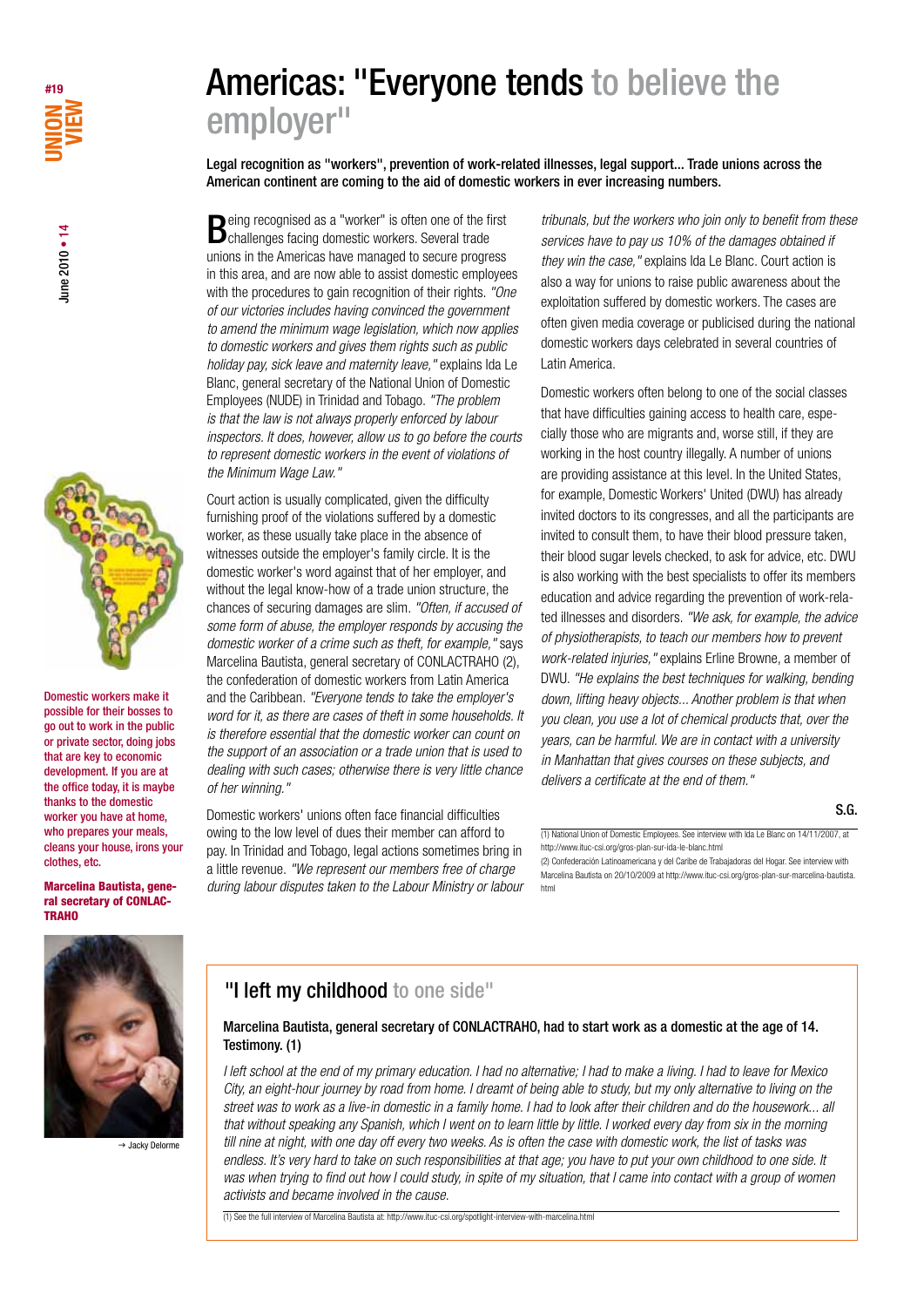

#### The employer doesn't understand

"It is astonishing to see how badly domestic workers are treated by employers who are often ordinary workers themselves. They do not put themselves in their employee's position. When we say that a domestic worker is doing a 15-hour day, their employers see it differently: for them, sweeping up and cleaning the house are not very arduous tasks. They don't understand that people need time for themselves, on Sundays, for example."

#### G. Rajasekaran, general secretary of the MTUC



(See the full interview published on 11/6/2009 by the ITUC: http://www. ituc-csi.org/spotlight-interview-with-g.html)

# Asia: "We can confront the employers with their acts"

The collective strength of a union can help domestic workers, despite the individual nature of their relationship with the employer. Asian trade unions are increasingly overcoming the obstacles to organising these workers and are securing very concrete results in their favour.

**II** An isolated domestic worker has little chance of **Annumism** her voice heard, faced with an employer who *is determined to exploit her."* explains Sanu Danuwar, president of the NIDWU (1), a union for domestic workers formed in Nepal in January of this year. *"Within a union, we can go to the employers and confront them with their behaviour. We can take them to court in the event of ill-treatment. We recently helped a girl who had been working for five years without any pay at all. When the employer recruited her through her parents, he promised to pay her 500 rupees (7 dollars) a month and to give her financial help when she got married. She asked him for the help promised when she was getting married, but all she received from her employer was a good beating. She escaped. We threatened the employer with legal proceedings. In exchange for our silence, he agreed to pay out 65,000 rupees (890 dollars) to his former employee."*

One of the unions' key tasks is to help build domestic workers' awareness of their rights. It is particularly crucial for migrant workers, who often have no idea about the laws in force in the countries where they are working, or the organisations they can turn to if they have a problem. In Hong Kong, a number of migrants' unions affiliated to the HKCTU (2) are putting a great deal of energy into informing the domestic workers from their communities. They meet up with them on Sundays, for example, in the city's parks.

In Sri Lanka, the NWC (3) has launched a support and assistance programme for migrant workers, especially domestic workers. The work starts prior to their departure, through a network of migrant workers' associations, which offer education and training. Unlike the government training programmes, focused on the development of occupational

skills, the trade union training is centred on workers' rights, the working conditions they can expect and demand, the culture in the destination country, the prevention of HIV, etc. The migrant workers' associations also try to prevent human trafficking by raising awareness about the risks of dealing with unscrupulous recruitment agents.

### Abuse helpline

The NWC has set up a national helpline for anyone wishing to report the abuse of a domestic worker. The number has been widely publicized, including in the regions that most domestic workers come from. Most of the requests for help are linked to the non-payment of the wages promised by verbal agreement. A telephone call from the NWC to the employer is usually all that is needed to reach an agreement without the domestic worker losing her job.

In many countries, trade union campaigns have succeeded in securing legal reforms benefiting domestic workers. One example is Malaysia: on 2 September 2009, the Interior Ministry announced that Indonesian domestic employees (who form the majority of this workforce) in Malaysia would, as of now on, be entitled to one day's leave a week and would be authorised to keep their passports during their stay. The demand for these rights had been put forward by the Malaysian Trade Union Congress (MTUC). There is still a long way to go, however, to ensure respect for migrant domestic workers' rights in Malaysia. The MTUC is still continually lobbying the government to allow domestic workers to form a union, for example, or at least an association to defend their interests.

(1) Nepal Independent Domestic Workers Union, affiliated to GEFONT. See Union View no. 17, March 2010 (2) Hong Kong Confederation of Trade Unions.

(3) National Workers' Congress, see Union View no. 11, October 2008.